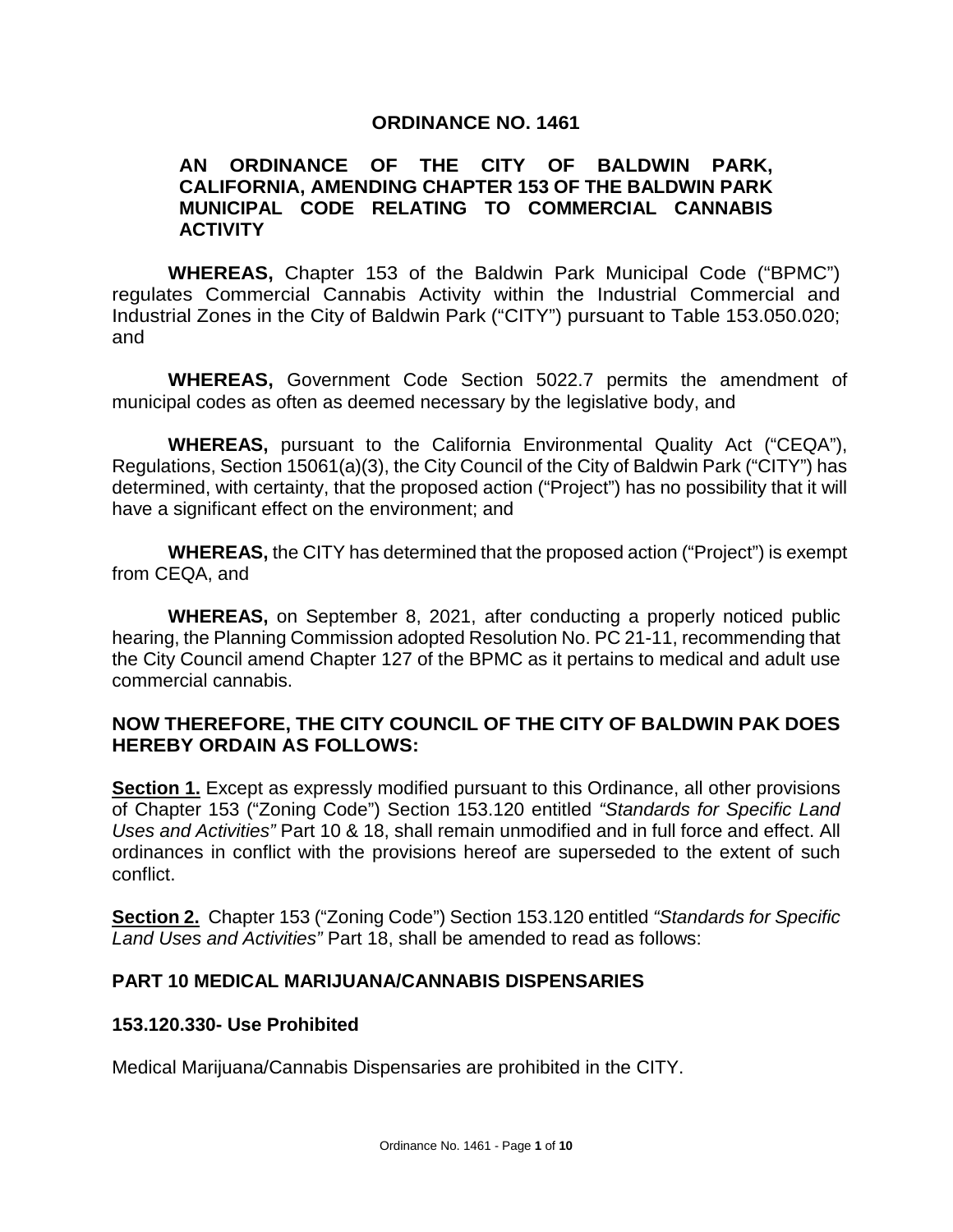# **PART 18 Medical and Adult Cannabis Cultivation, Manufacturing and Distribution**

# **§ 153.120.560 – Intent and Purpose**

The purpose of regulating commercial cannabis activity is to comply with California state law in a manner designed to minimize negative impact on the CITY, and to promote the health, safety, morals, and general welfare of residents and businesses within the CITY.

## **§ 153.120.570 – Use Regulations**

- **A. Chapter 127: Medical and Adult Use Commercial Cannabis.** All commercial cannabis activity shall comply with all applicable provisions of Title XI, Chapter 127, Medical and Adult Use Commercial Cannabis, of this code.
- **B. Outdoor Cultivation.** Owning, leasing, occupying, or having charge or possession of any parcel within any zoning district in the CITY to use or allow such premise to be used for the outdoor cultivation of cannabis plants is prohibited in the CITY.
- C. **Development Agreement Required.** Prior to operating in the CITY and as a condition of issuance of a Permit, the applicant shall enter into a Development Agreement (as governed by California Government Code Section 65864, *et seq*.) with the City setting forth the terms and conditions under which the facility will operate that is in addition to the requirements of Title XI, Chapter 127, including, but not limited to, public outreach and education, community service, payment of fees and other charges as mutually agreed upon, approval of architectural plans (including site plan, floor plan, and elevation, to conform with manufacturing uses under the BPMC), and such other terms and conditions that will protect and promote the public health, safety, and welfare of all persons in the CITY.
- D. **Maximum Number of Commercial Cannabis Permits.** No more than 25 (twentyfive) permits, each with a maximum of 22,000 square feet of permitted Commercial Cannabis Activity may be allowed, maintained, or operated in the CITY at any time; except that, Dispensaries only, shall be allowed a maximum of 40,000 square feet.

### **§ 153.120.580 – Development Standards**

The development standards set forth in subchapter 153.050, Commercial and Industrial Zones, shall apply to commercial cannabis facilities, unless otherwise specified here. The location and types of commercial cannabis facilities shall be limited as follows:

///

///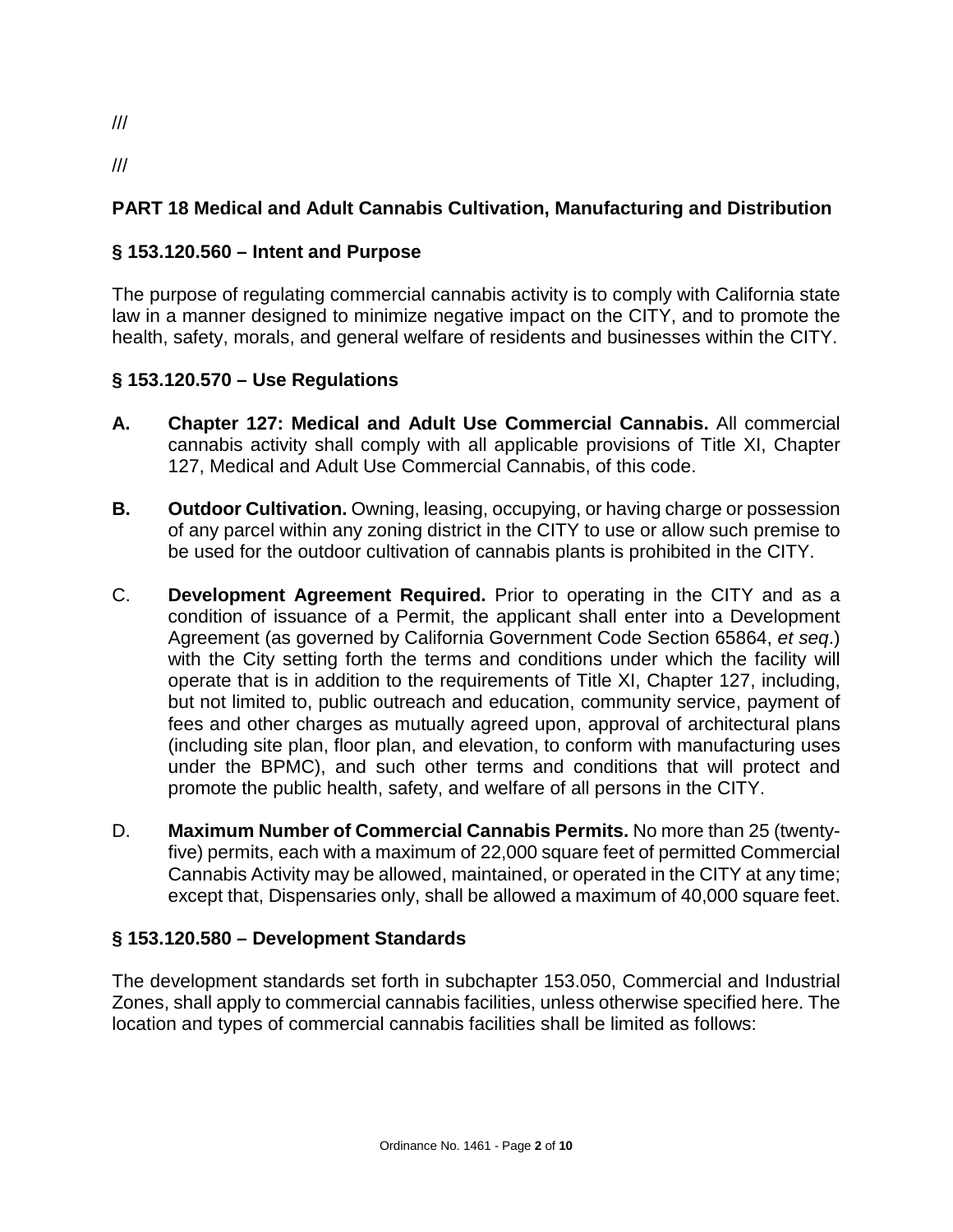- **A. Proximity to schools, day-care centers, or youth centers.** A commercial cannabis facility shall not be located within 600 feet of a school, day-care center, or youth center.
- **B. Proximity to residential zoning districts.** A commercial cannabis facility shall not be located within fifty (50) feet from a dwelling unit within a residential zone; except that Commercial Cannabis Distribution may be allowed within a proximity of twenty four (24) feet from a dwelling unit within a residential zone. However, when the Commercial Cannabis Activity is exclusively manufacturing food and/or edible cannabis products and no other products, and there is no on-site extraction of cannabis or cannabis products, the proximity may be twenty-five (25) feet of a dwelling unit within a residential zone;
- **C. Maximum square footage.** Each approved permit shall not exceed 22,000 square feet of commercial cannabis floor area; except that Commercial Cannabis Distribution may be allowed not to exceed 40,000 square feet of commercial cannabis floor area;
- **D. Facility.** A commercial cannabis facility shall comply with the following:
	- 1. All activity shall occur in an enclosed locked structure. Locks shall be of commercial grade. Residential door locks are prohibited; and
	- 2. From a public right-of-way, there should be no exterior evidence of the manufacturing, cultivation and/or distribution of medical and adult use cannabis; and
	- 3. All Licensed Premises shall comply with the CITY's lighting standards including, without limitation, fixture type, wattage, illumination levels, and shielding and secure the neccessary approvals and permits, as needed; and
	- 4. All windows on the Licensed Premises shall be appropriately secured and all cannabis securely stored ; and
	- 5. All operations conducted within a Licensed Premises, and all equipment used must be in compliance with all applicable state and local laws, including all building, electrical, and fire codes; and
	- 6. Areas that are wet locations, and the electrical system in such areas must comply with Title 8 of this code, Article 300.6(0) of the National Electric Code, City and California building codes, fire codes, electrical codes, and all other applicable laws; and
	- 7. Licensed Premises are permitted under this chapter under a Group F-1 (Factory Industrial Moderate-Hazard) Occupancy under the Fire Code.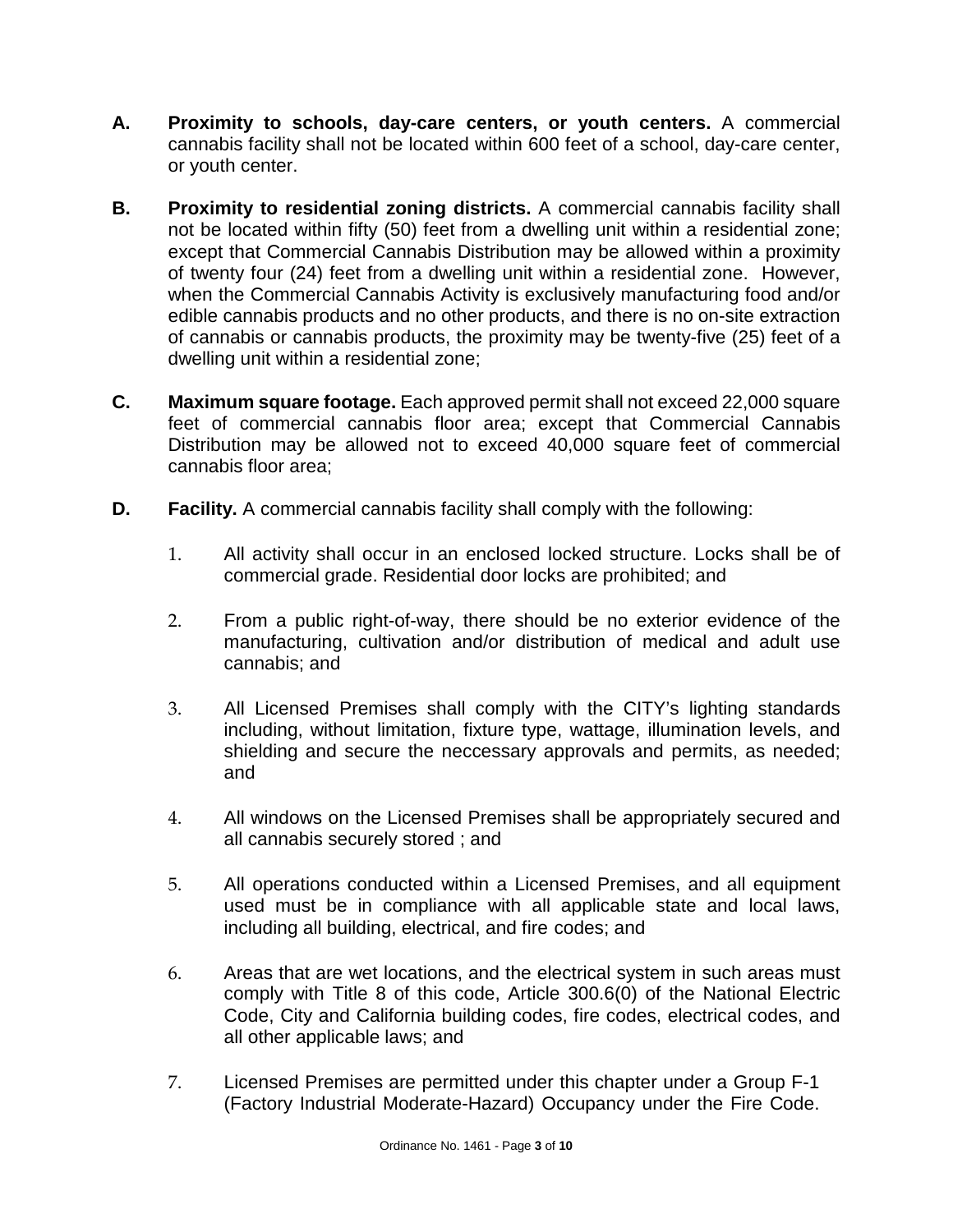All new construction shall be fire sprinkled per the Fire Code. For all commercial cannabis facilities that will be sited in an existing structure, an automatic sprinkler system shall be provided throughout all buildings containing a Group F-1 occupancy where one of the following conditions exists:

- a. A Group F-1 fire area exceeds 12,000 square feet.
- b. A Group F-1 fire area is located more than 3 stores above grade plane.
- c. The combined area of all Group F-1 fire areas on all floors, including any mezzanines, exceeds 22,000 square feet;
- 8. All licensed manufacturing and cultivating premises shall possess air scrubbers or a filtration system capable of eliminating odors from escaping the building before operating ; and
- 9. Licensed distribution facility. Staff reserves the right to require a licensed distribution facility to install air scrubbers or a filtration system capable of eliminating odors from escaping the building if the facility is found to emit cannabis odors.
- 10. The manufacture, distribution, and transportation of edible cannabis products shall be conducted in a manner that complies with all applicable food safety laws for the protection of humans consuming cannabis.
- 11. All products, storage facilities, utensils, equipment, and materials used for the manufacture of edible cannabis products shall be approved, used, managed, and handled in accordance to the provisions of all State and County Health and Safety Laws regarding the preparation, distribution, labeling, and sale of food.
- 12. Any manufacturing site that proposes to prepare, store, dispense, and distribute edible cannabis products shall comply with the relevant provisions of all State and County Health and Safety Laws regarding the preparation, distribution, labeling, and sale of food.
- 13. No food production shall be allowed in a facility where edible cannabis products are manufactured to avoid the unintentional contamination of non-cannabis foods with cannabis.
- 14. All owners, employees, volunteers, or other individuals that participate in the production of edible cannabis products shall be State certified food handlers. The valid certificate number of each such owner, employee, volunteer, or other individual shall be on record at the permitted premises where said individual participates in the production of edible cannabis products.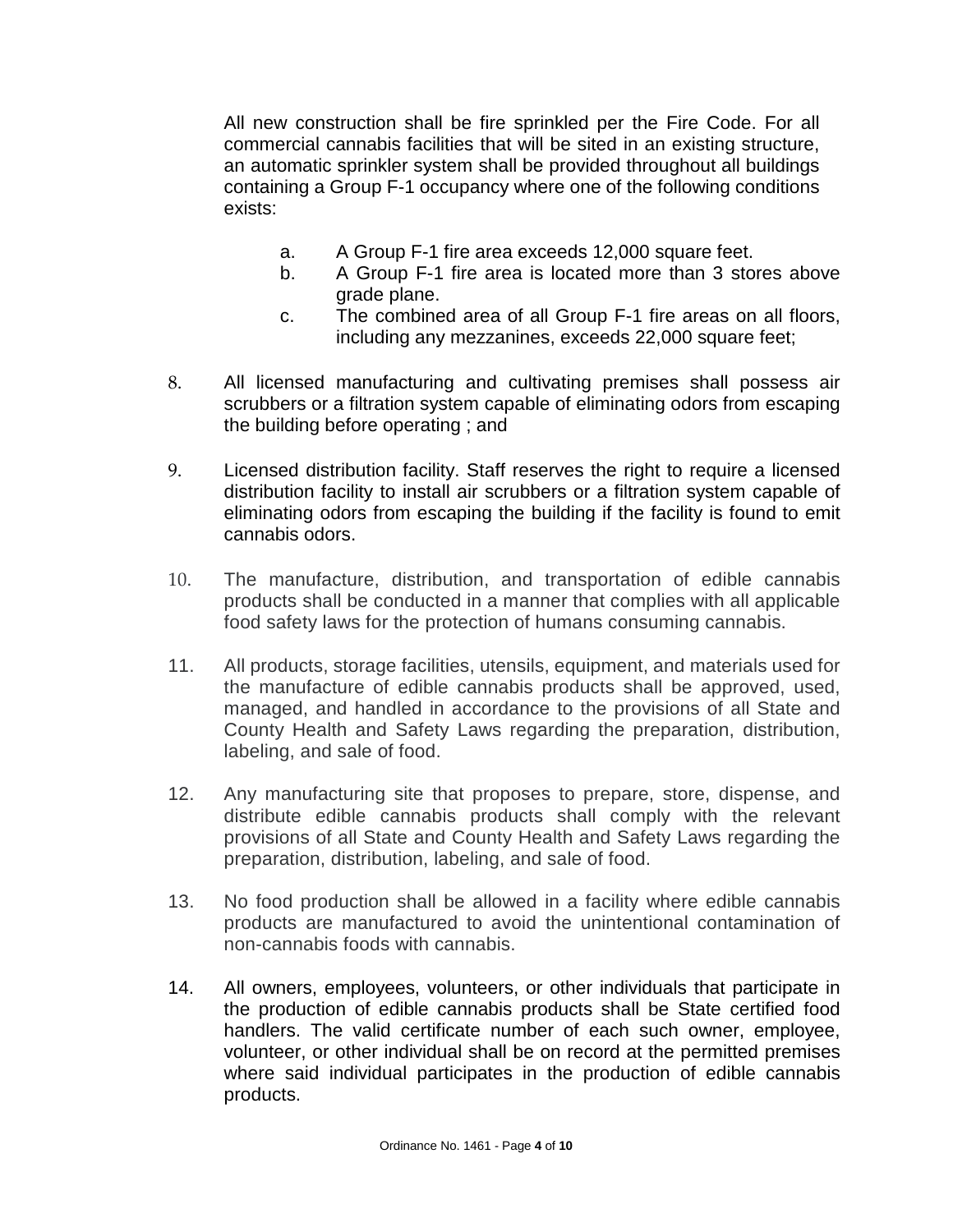- E. **Security**. All security requirements set forth in Title XI, Chapter 127, Medical and Adult Use Commercial Cannabis, of this code are applicable.
	- 1. Security cameras shall be installed and maintained in good working condition, and used in an on-going manner with at least 240 continuous hours of digitally recorded documentation in a format approved by the Chief of Police and/or his designee. The cameras shall be in use 24 hours per day, 7 days per week. The areas to be covered by the security cameras include, but are not limited to, the storage areas, manufacturing or cultivation areas, all doors and windows, and any other areas as determined by the Chief of Police and/or his designee.
	- 2. Entrances to any storage areas shall be locked at all times and under the control of Licensee's staff.
	- 3. The business entrance(s) and all window areas shall be illuminated during evening hours. The applicant shall comply with the City's lighting standards regarding fixture type, wattage, illumination levels, shielding, etc., and secure the necessary approvals and permits as needed.
	- 4. All windows on the Licensee's building shall be unopenable or locked and all product securely stored.
	- 5. Each Licensee shall implement a system to track the cultivation and manufacturing of cannabis in order to prevent the Licensee from diverting or transporting cannabis to any location not authorized by state laws or any local law or regulation.
	- 6. All waste and disposal containers shall be stored in a secure area, and under the control of Licensee's staff.
	- 7. Each Licensed Premises shall have a Security Alarm System, installed by a licensed alarm company that alters the alarm monitoring company on all premises entry points and windows.
	- 8. Each Licensed Premises must be continuously monitored by an alarm monitoring company.
	- 9. The Licensed Premises shall maintain up-to-date records and existing contracts on the premises that describe the location and operation of each security alarm system, a schematic of security zones, the name of the licensed alarm company, and the name of any vendor monitoring the premises.
	- 10. Upon request, each licensee shall make available to the Chief Executive Officer or any state or local law enforcement agency, for a purpose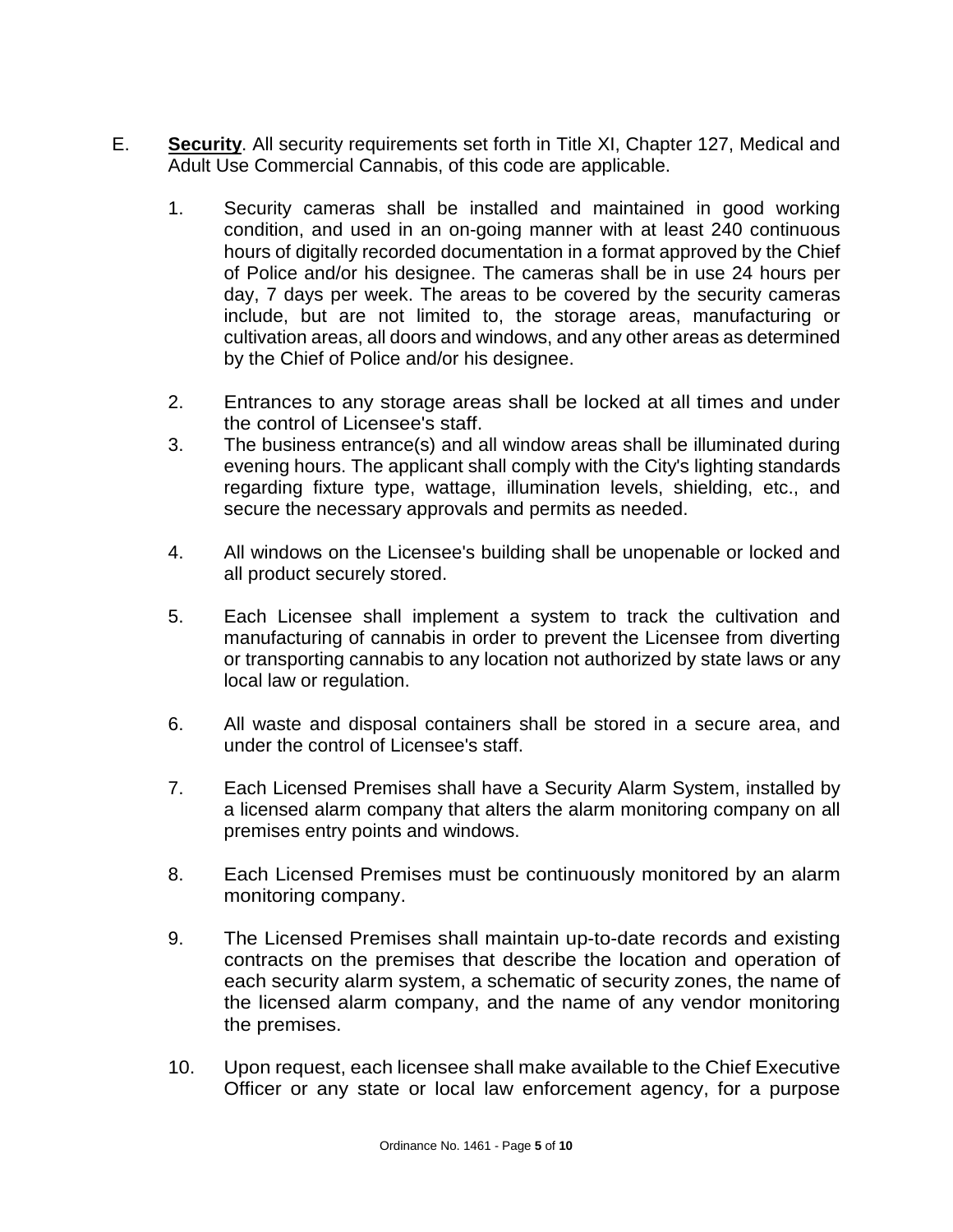authorized by this chapter or state or local law enforcement purpose, all information related to security alarm systems, recordings, monitoring, and alarm activity.

- 11. Prior to exercising the privileges of a permit under this chapter, an applicant must install fully operational video surveillance and camera recording system. The recording system must record in digital format and meet the requirements outlined in this Section.
- 12. All physical non-cloud based video surveillance records must be stored in a secure area that is only accessible to the management staff of the Licensed Premises.
- 13. Video surveillance records and all recordings must be made available upon request to the Chief of Police or any other state or local law enforcement agency for a purpose authorized by this chapter or for any other state or local law enforcement purpose.
- 14. Video surveillance records shall be held in confidence by all employees and representatives of the Chief Executive Officer, except that the Chief of Police or his designee may provide such records and recordings to a state or local law enforcement agency for a purpose authorized by this Chapter or for a state or local law enforcement purpose.
- 15. A sign shall be posted in a conspicuous place near each point of public access that shall be not less than 12 inches wide and 12 inches high, composed of letters not less than one inch in height, stating "All Activities Monitored by Video Camera" or "These Premises Are Being Digitally Recorded" or otherwise advising all persons entering the Licensed Premises that a video surveillance and camera recording system is in operation at the Licensed Premises and recording all activity as provided in this Chapter.
- 16. The Licensed Premises should use video surveillance equipment and a camera system that can be accessed remotely 24 hours a day by the Baldwin Park Police Department and the City, as specified in each development agreement.
- 17. Video surveillance equipment shall, at a minimum, consist of digital or video recorders, cameras capable of meeting the recording requirements described in this section, video monitors, digital archiving devices, and a color printer capable of delivering still photos.
- 18. All video surveillance systems must be equipped with a failure notification system that provides prompt notification to the Licensed Permit holder of any prolonged surveillance interruption and/or the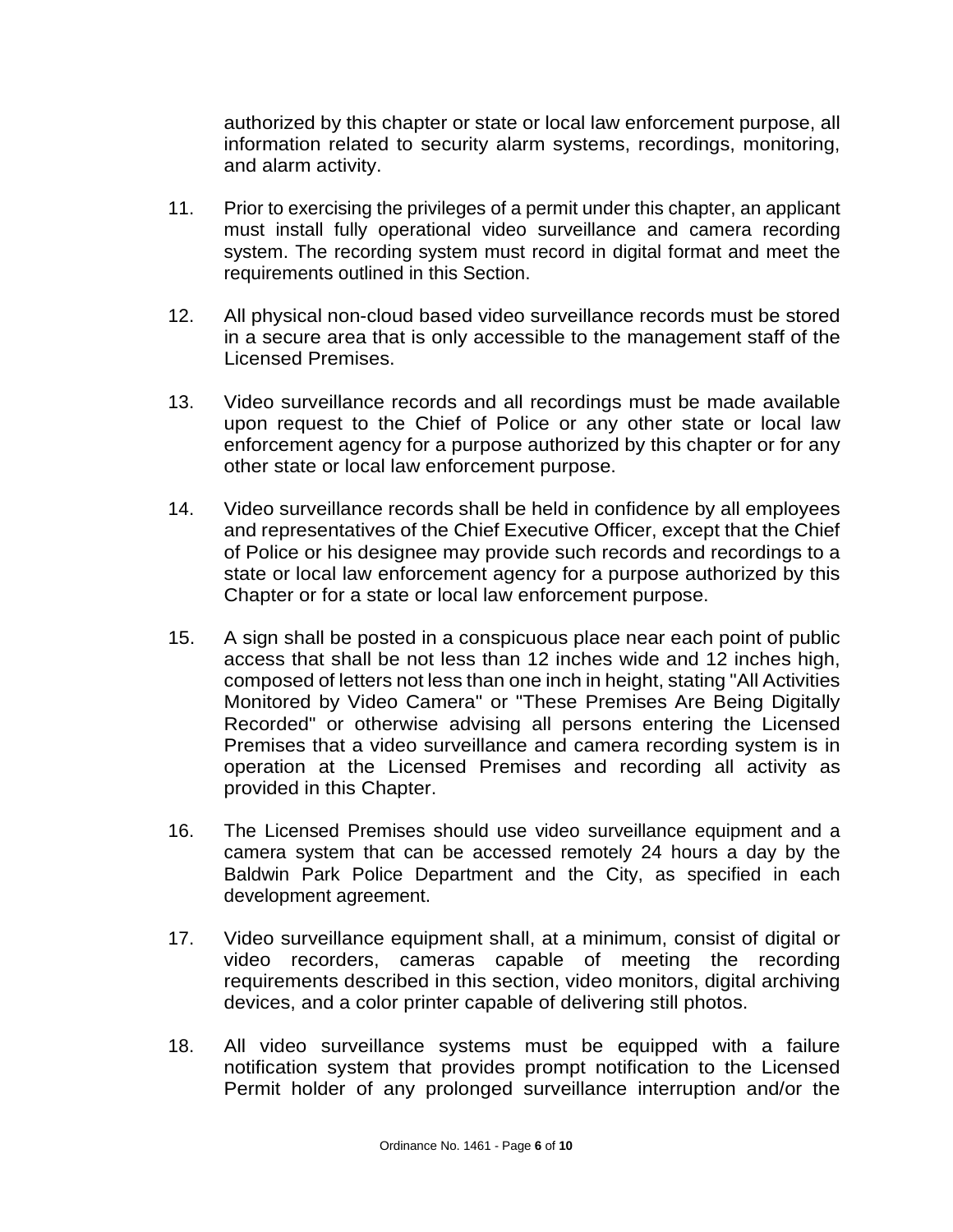complete failure of the surveillance system.

- 19. Licensed Premises are responsible for ensuring that all surveillance equipment is properly functioning and maintained so that the playback quality is suitable for viewing and the surveillance equipment is capable of capturing the identity of all individuals and activities in the monitored areas.
- 20. All video surveillance equipment shall have sufficient battery backup to support a minimum of 4 hours of recording in the event of a power outage.
- 21. Camera placement shall be capable of identifying activity occurring within 20 feet of all points of ingress and egress and shall allow for the clear and certain identification of any individual and activities on the Licensed Premises.
- 22. All entrances and exits to the facility shall be recorded from both indoor and outdoor vantage points.
- 23. The system shall be capable of recording all pre-determined surveillance areas in any lighting conditions. If the Licensed Premises has a cannabis cultivation area, a rotating schedule of lighted conditions and zero-illumination can occur as long as ingress and egress points to those areas remain constantly illuminated for recording purposes.
- 24. Areas in which cannabis is grown, tested, cured, manufactured, or stored shall have camera placement in the room facing the primary entry door at a height that provides a clear, unobstructed view of activity without sight blockage from lighting hoods, fixtures, or other equipment.
- 25. Cameras shall also be placed at each location where weighing, packaging, transport, preparation, or tagging activities occur.
- 26. At least one camera must be dedicated to record the access points to the secured surveillance recording area.
- 27. All outdoor cultivation areas must meet the same video surveillance requirements applicable to any other indoor Limited-Access Areas.
- 28. Surveillance recording equipment must be housed in a designated, locked and secured room or other enclosure with access limited to authorized employees, agents of the Chief Executive Officer, state or local law enforcement agencies for a purpose authorized by this chapter or for any other state or local law enforcement purpose, and service personnel or contractors.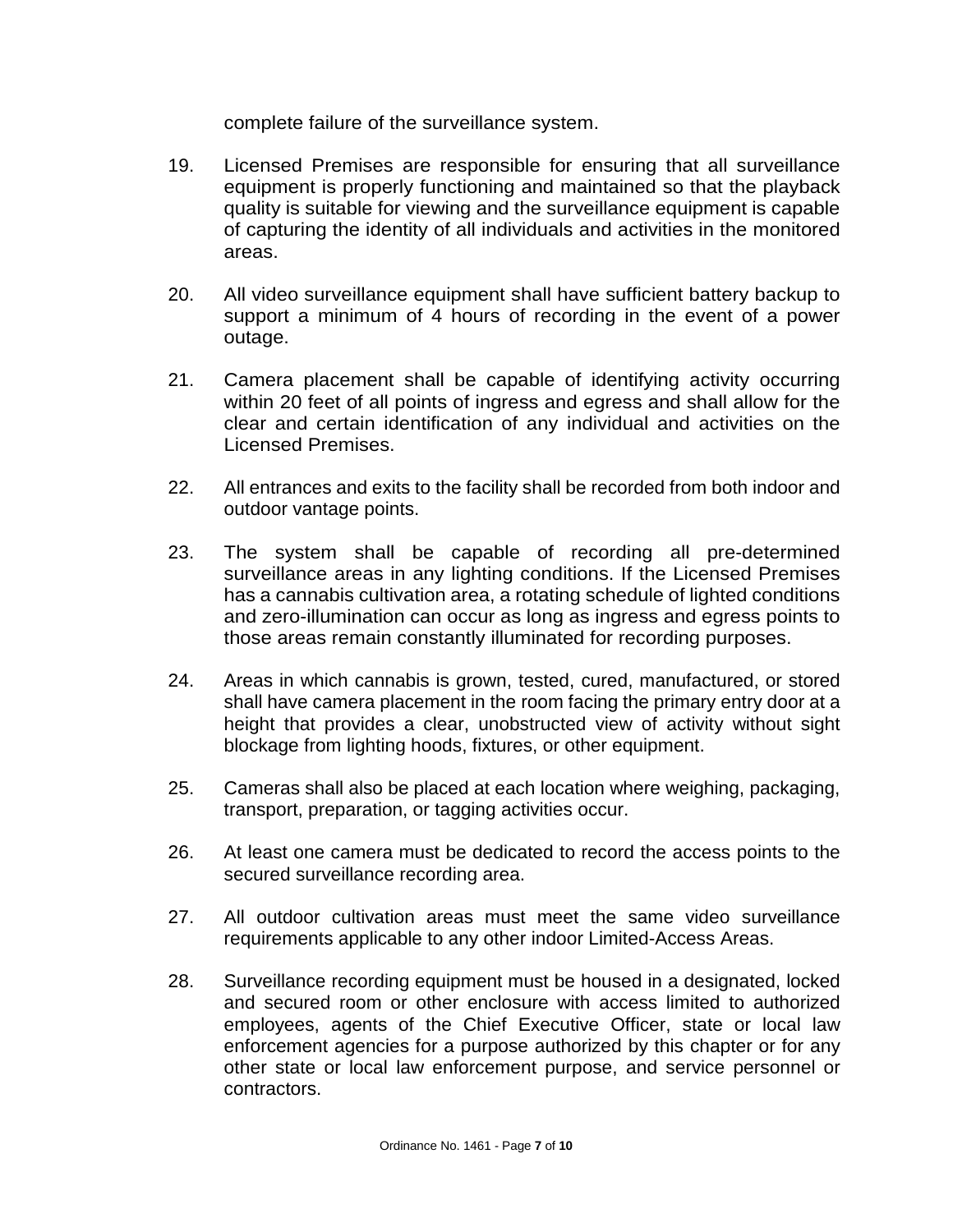- 29. The Licensee must keep a current list of all authorized employees and service Personnel who have access to the surveillance system and/or room on the Licensed Premises. Licensed Premises must keep a surveillance equipment maintenance activity log on the Licensed Premises to record all service activity, with the identity of the individual(s) performing the service, the service date and time, and the reason for service to the surveillance system.
- 30. Off-site monitoring and video recording storage of the Licensed Premises or an independent third-party is authorized as long as standards exercised at the remote location meets or exceeds all standards for on-site monitoring.
- 31. Each Licensed Premises located in a shared building must have a separate surveillance room/area that is dedicated to that specific Licensed Premises. All minimum requirements for equipment and security standards as set forth in the section apply to the review station.
- 32. All camera views of all recorded areas must be continuously recorded 24 hours a day.
- 33. All surveillance recordings must be kept for a minimum of 90 days and be in a format that can be easily accessed for viewing on premises. Video recordings must be archived in a format that ensures authentication of the recording as legitimately-captured video and guarantees that no alteration of the recorded image has taken place.
- 34. The surveillance system or equipment must have the capabilities to produce a color still photograph from any camera image, live or recorded.
- 35. The date and time must be embedded on all surveillance recordings without significantly obscuring the picture.
- 36. Time is to be measured in Pacific Standard Time in accordance with the U.S. National Institute of Standards and Technology.
- 37. After the 90-day surveillance video retention schedule has lapsed, surveillance video recordings must be erased or destroyed prior to being discarded or disposed of for any other purpose. Surveillance video recordings may not be destroyed if the Permit Holder knows or should have known of a pending criminal, civil, or administrative investigation or any other proceeding for which the recording may contain relevant information.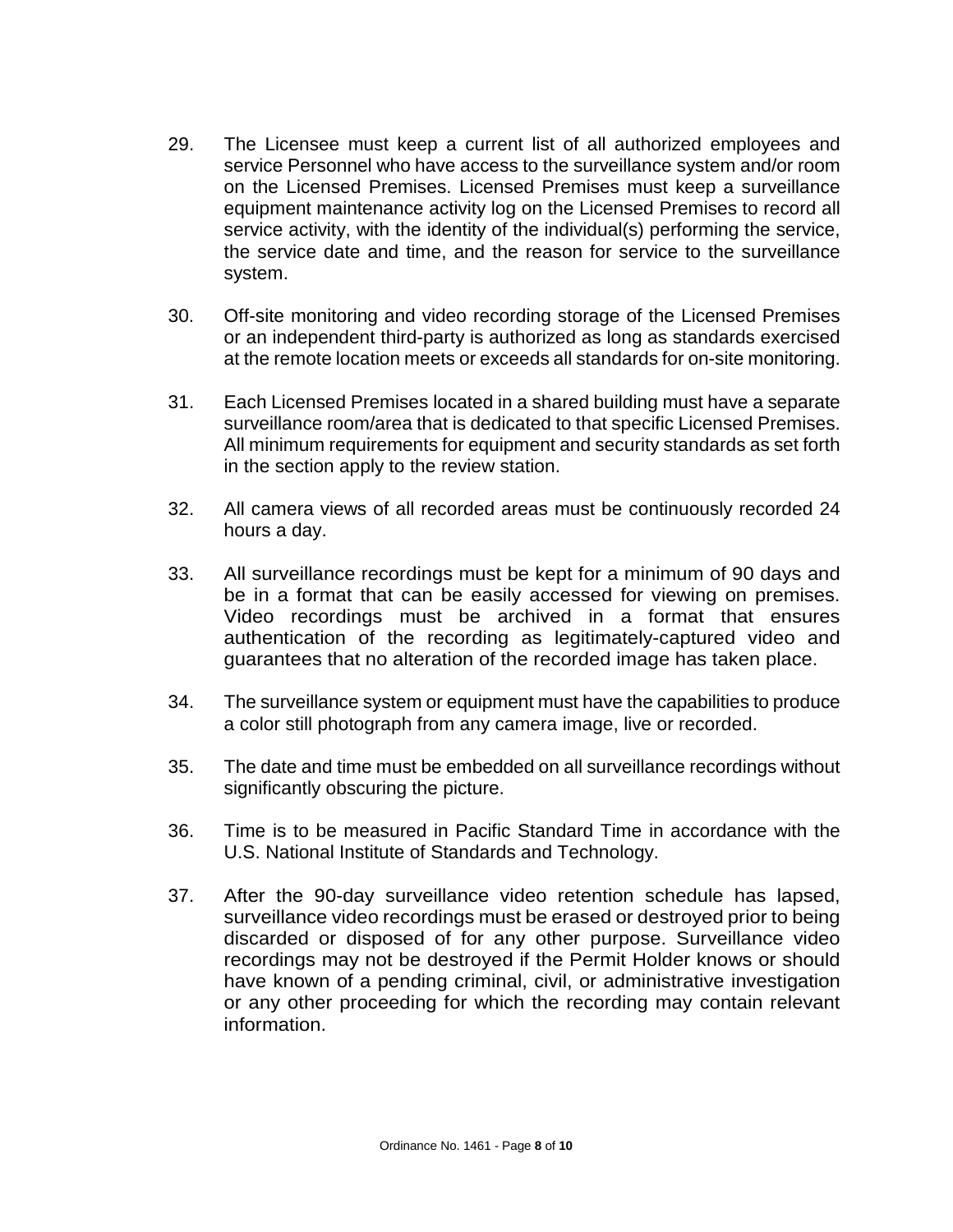**SECTION 2.** If any section, subsection, sentence, clause, phrase or word of this ordinance is for any reason held to be invalid or unconstitutional by the decision of any court of competent jurisdiction, such decision shall not affect the validity of the remaining portions of this ordinance. The City Council hereby declares that it would have adopted this ordinance, and each and every section, subsection, sentence, clause or phrase not declared invalid or unconstitutional without regard to whether any portion or the ordinance would be subsequently declared invalid or unconstitutional.

**SECTION 3.** This ordinance shall go into effect and be in full force and operation from and after thirty (30) days after its final reading and adoption.

First read at a regular meeting of the City Council of the City of Baldwin Park held on the 6<sup>th</sup> day of October, 2021, and adopted and ordered published at a regular meeting of said Council on the 3rd day of November, 2021.